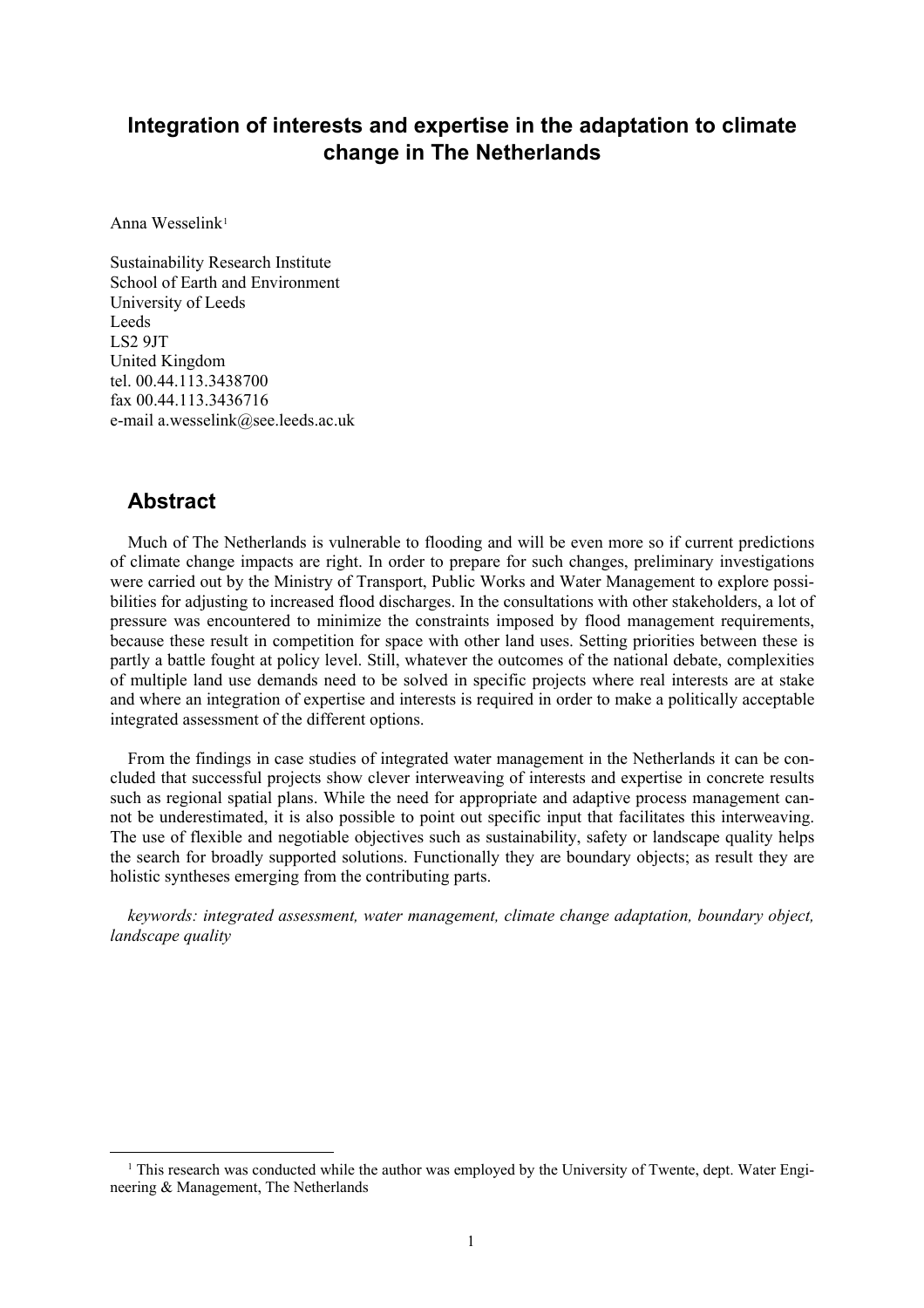## **Integrated assessment: theory and practice**

In recent years the realisation that environmental and socio-economic systems are complex has gained wide acceptance both in scientific and in policy making circles. Integrated assessment is one of the answers that has been formulated to cope with this complexity. Scrase  $\&$  Sheathe (2002) identify some of the many meanings given to integrated assessment, e.g. integration among assessment tools, integration of environmental concerns into governance, vertically integrated planning and management, integration of stakeholders into governance or integration of assessment into governance. In this paper I will discuss how integrated assessment is put into practice in water management in the Netherlands.

The starting point for many projects is the perception that a good decision depends on integration of information. From the point of view of the natural sciences, the construction of integrated models is a logical answer to complexity: they take account of the different factors or subsystems. More importantly, they acknowledge the relationships between subsystems, thereby potentially accounting for systems characteristics resulting from complexity (Angyal, 1939). Furthermore, authors argue that 'the need for integrated assessment and modelling has grown as the extent and severity of environmental problems [..] worsens' (Parker *et al.*, 2002, p.210). Underlying this statement is the assertion that 'models play a central role in understanding and managing complex systems' (Brugnach & Pahl-Wostl, in prep., p.1) and that 'there are demonstrably correct solutions to natural resource management problems such that we can make decisions based on unanswerable and irrefutable logic' (Walker, 2002, p.119). Parker *et al.* (2002) in their review of progress in integrated assessment modelling follow this reasoning: they consider the integration of knowledge from different scientific domains and interested actors the key feature of an integrated model. However, 'decision support has, in practice, had limited impact in many [..] resource management contexts' (Walker, 2002, p.113).

A pragmatic way to assess what an integrated assessment should provide is to consider its usefulness in the policy process. Rotmans *et al.* (1994) include the provision of useful information in their definition of integrated assessment, while Brouwer *et al.* (2003) describe the outline of a procedure to ensure that this objective is met. They are not alone in asserting that involving policy makers in the integrated assessment would 'facilitate the identification of the distribution of costs and benefits to different groups of people' and 'it may also help decision-makers and experts to identify relevant criteria to evaluate policy outcomes, planning and implementation procedures' (Brouwer *et al.*, 2003, p.175)(see also e.g. Dewulf *et al.*, 2005). Involving relevant actors should in this approach improve the usefulness and use of the integrated assessment for the decision making process. However, even these approaches essentially view the provision of information, albeit weighed and tailored according to the wishes of the relevant actors, as the key function of an integrated assessment.

In this paper I explore integrated assessment from the very different perspective of the experience of concrete water management projects. I believe that understanding the ways in which integrates assessment is implemented in these projects will help to further refine the methods that are developed to support the policy process. For 3 years I have been a participatory observer in the Integrated Assessment of the river Meuse project where experts, administrators and politicians together searched for a method to perform this integrated assessment. This constitutes an ethnographic study of the decision making process and the analysis of its history (preceding projects) and its context (concurrent projects, policy). Additionally, I have organised and/or attended an number of expert meetings where other projects were examined in order to broaden my understanding of the subject. Following other authors who studied decision making processes, I conceptualise decision making as the interweaving of two aspects. While Hoppe (1983) speaks of instigation and design, Edelenbos *et al*. (2000) consider process and contents, I choose to express the choices facing the participants in the decision making process as a need to interweave expertise and interests. Fundamentally these three approaches refer to the same basic dualism between facts and values.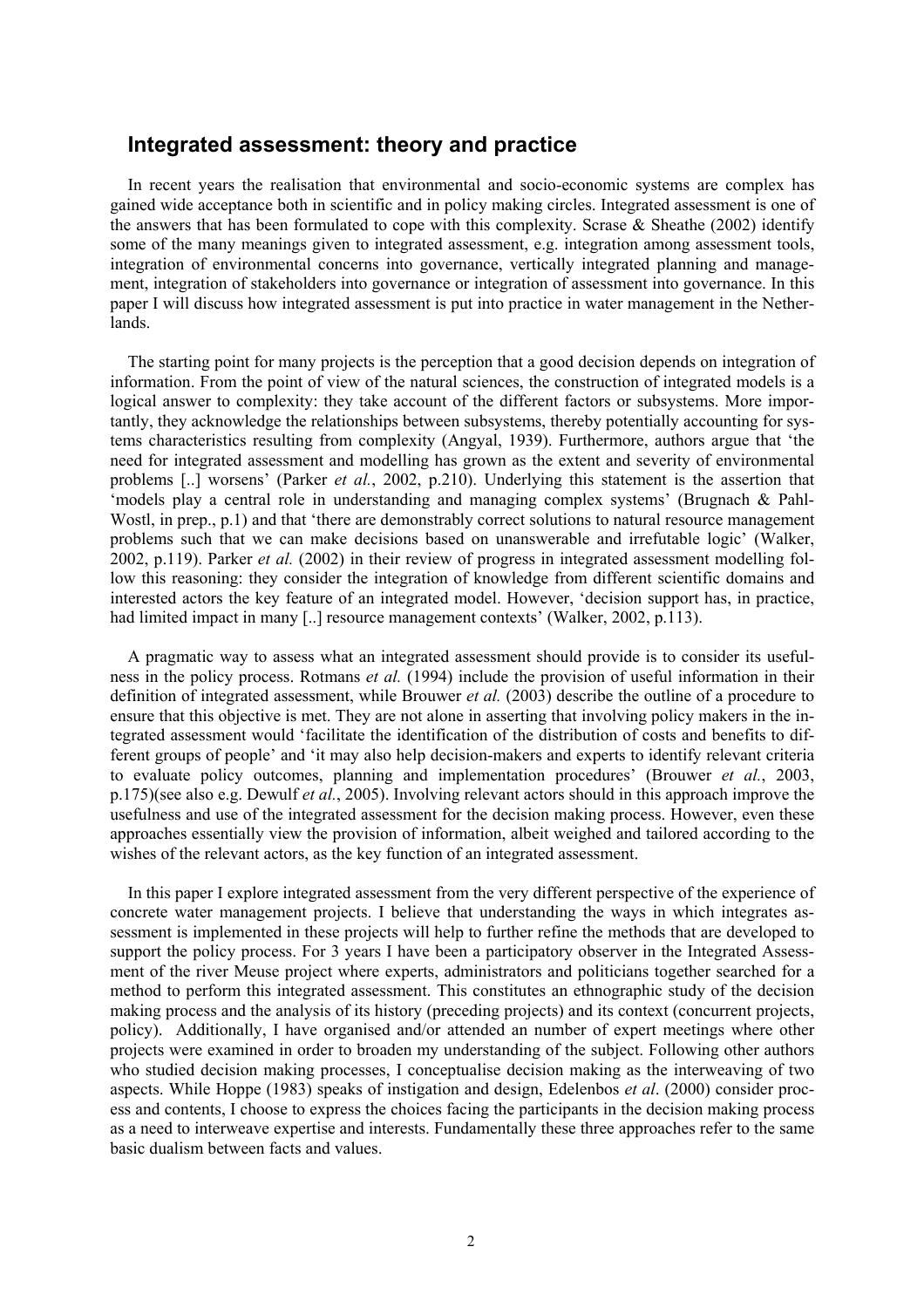After a brief description of my methodological tenets I first sketch the Dutch flood management system and the challenges it faces due to climate change. The Integrated Assessment of the river Meuse (in Dutch: IVM, Integrale Verkenning Maas) was one of the projects exploring the possibilities of adapting to climate change impacts. From the project's search for a justifiable way to select the preferred solution I show how the integration of expertise and interests progressed. I focus on occasions where interests and expertise were integrated simultaneously in concrete results in order to develop a conceptual understanding of integration in decision making as interweaving of facts and values, and of the different varieties of integration. I conclude that values are integrated in the result to a much larger extent than the cited scientific literature would suggest. My understanding of integration as interweaving of facts and values was corroborated by the way practitioners from other projects described successful integrated projects. They also indicated that this integration is a way to deal with complexity. Importantly, like the practitioners I consulted I do not assert that integration should always be aimed for: this depends on the situation at hand.

## **Integrated assessment explored through ethnography**

Following Jasanoff *et al.* (1995) I have chosen for an ethnographical approach to study the context in which integrated assessment is employed in decision making. This means amongst other things that no *a priori* assumptions are made as to what 'good decision making' or 'appropriate use of (scientific) knowledge' implies. Instead, 'the actors are followed' (Latour & Woolgar, 1987). According to Bijker (p.19, 1990): 'It is used as a slogan to express the methodological claim that it is more fruitful to follow the actors and see how they construct the various distinctions differently under different circumstances, than to start with one's own distinctions *a priori* and apply those to the empirical material.'

While my use of term 'interests' will not raise many questions, my use of the term 'expertise' requires some explanation. Expertise means knowledge but also includes being able to generate this knowledge and being able to use it in a specific context. Employing 'expertise' instead of 'knowledge' has two main advantages. First, it emphasises that knowledge is used in certain ways and that choices have to be made on how to use it: the integration of knowledge is not neutral but ultimately depends on the user's purpose and perception. Second, the use of 'expertise' highlights the variety of skills needed in a decision making process. After Leeuwis & Van den Ban (2005) I distinguish three types of expertise: substantive expertise, dealing with technical knowledge (scientific or other); political expertise, dealing with power relations between relevant social groups; and process expertise, dealing with project planning and facilitation of meetings.

## **Flood management in The Netherlands**

 Most of The Netherlands is protected from flooding by dikes along the major rivers – Rhine and Meuse – and by dunes along the North Sea coast. At present, the required height of river dikes is calculated from the design discharge using standards that are legally binding. By law, the return period T of the design discharge is between 4000 and 1250 year, depending on location[2.](#page-2-0) This system of flood protection has developed over the last millennium (e.g. Bijker, 1993; Bijker, 2002; TeBrake, 2002). An exception to this system of protection is found in the southern part of the Meuse, where from the border with Belgium no dikes are present along the first 150 km. Only recently (after 1995) low embankments were constructed here to protect the population centres from flooding; historically the river had free access to the floodplain. The project Maaswerken is being implemented at present to achieve a return period of 250 year for these embankments. Further upstream in Belgium and France, a return period of 100 year is more usual as flood protection standard (Figure 1).

<span id="page-2-0"></span><sup>&</sup>lt;sup>2</sup> The return period is a statistical parameter derived from observed flows. The reverse is the frequency 1/T or chance of the design discharge occurring in any given year.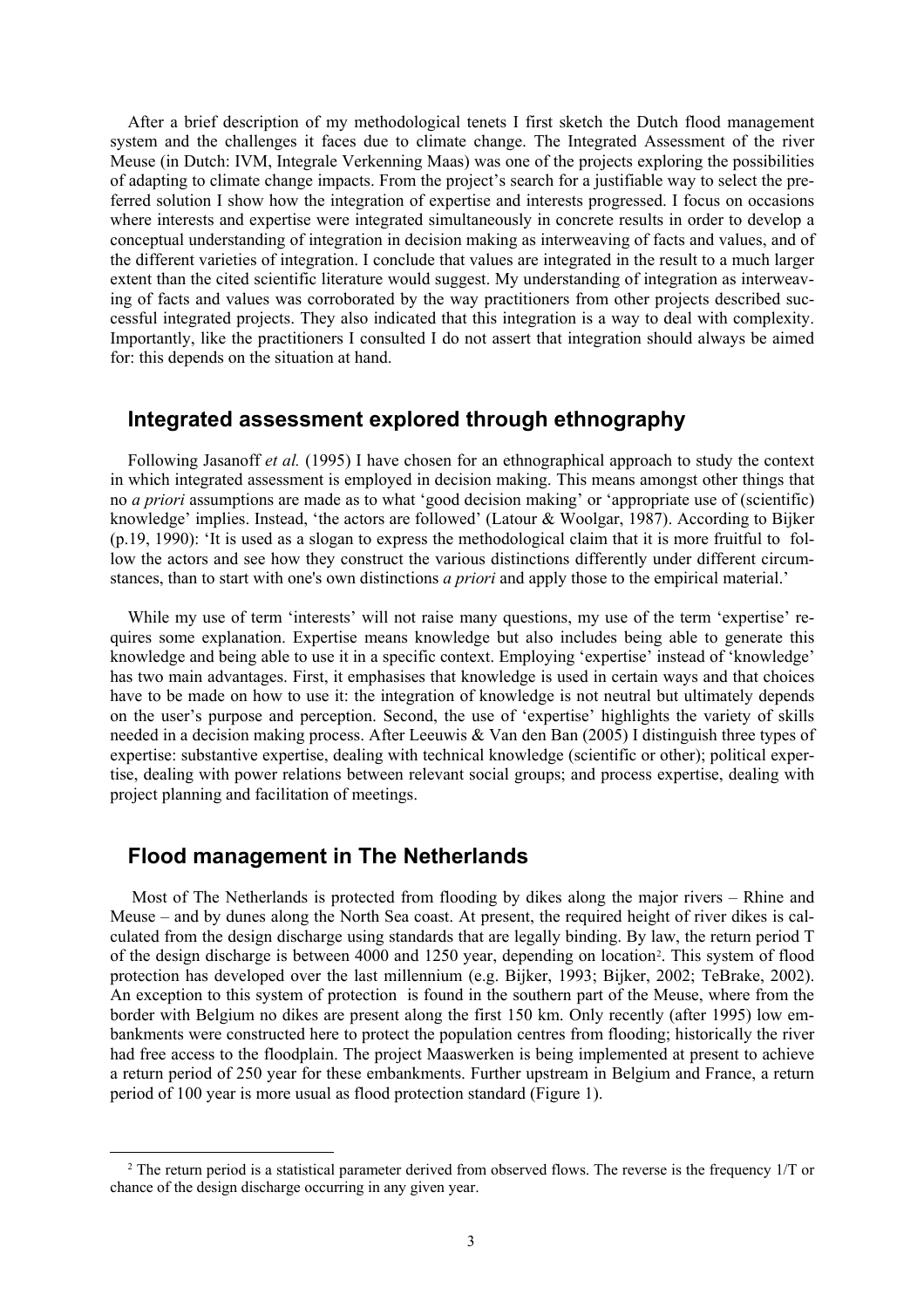The Netherlands is the most densely populated country in the European Community. Pressure on available space is correspondingly high, and increasing with economic growth. In spite of recent peak water levels (1993 and 1995), to some politicians and developers flood plains seem nice empty spaces waiting to be built on. In an effort to control developments, planning regulations are strict. Only minor constructions are allowed in flood plains, and any increase in resistance to river flow has to be compensated for e.g. by excavations elsewhere. In this way, the Ministry of Transport, Public Works and Water Management ensures that the design discharge will still fit between the dikes.



#### **Figure 1 Catchment area of the river Meuse with tributaries, topography and typical cross sections. Design return periods are indicated with HQ.**

By law design discharges are recalculated every 5 years, after which adjustments are made to dike levels and/or flood plain to guarantee the same protection level. Since the 1990's national policy aims to accommodate any increased discharge by spatial measures in the flood plain instead of dike enlargement; this principle was named 'Room for the River' (De Bruijn & Klijn, 2001; Reuss, 2002). Suitable measures are e.g. retention reservoirs, parallel rivers, deepening or widening of the river bed and/or flood plain, removal of obstacles or relocation of dikes and levees (Figure 2).

## **Adaptation to climate change in the Meuse valley**

In the second half of the 1990's climate change predictions triggered the Ministry for Transport, Public Works and Water Management to investigate the possibilities of how to handle increased maximum flows within the existing flood protection system. The project Integrated Assessment of the river Meuse is the second national study following a similar investigation for the Rhine and its branches (Kors, 2004). Its objective was the selection of a politically acceptable set of flood management measures that would ensure the legal level of flood protection<sup>3</sup>. The required space for the selected measures would have to be set aside and protected from future investments. From the formulation of this objective the need for integration of expertise and interests becomes apparent: politics represent interests and flood protection levels represent expertise. The course of the IVM project can be conceived as a search for a way to ensure that this integration is sufficient.

<span id="page-3-0"></span><sup>&</sup>lt;sup>3</sup> The flod protection level is calculated from the design discharge, which has a return period of T=1250 in the downstream part and T=250 in the upstream part of the Dutch part of the Meuse river.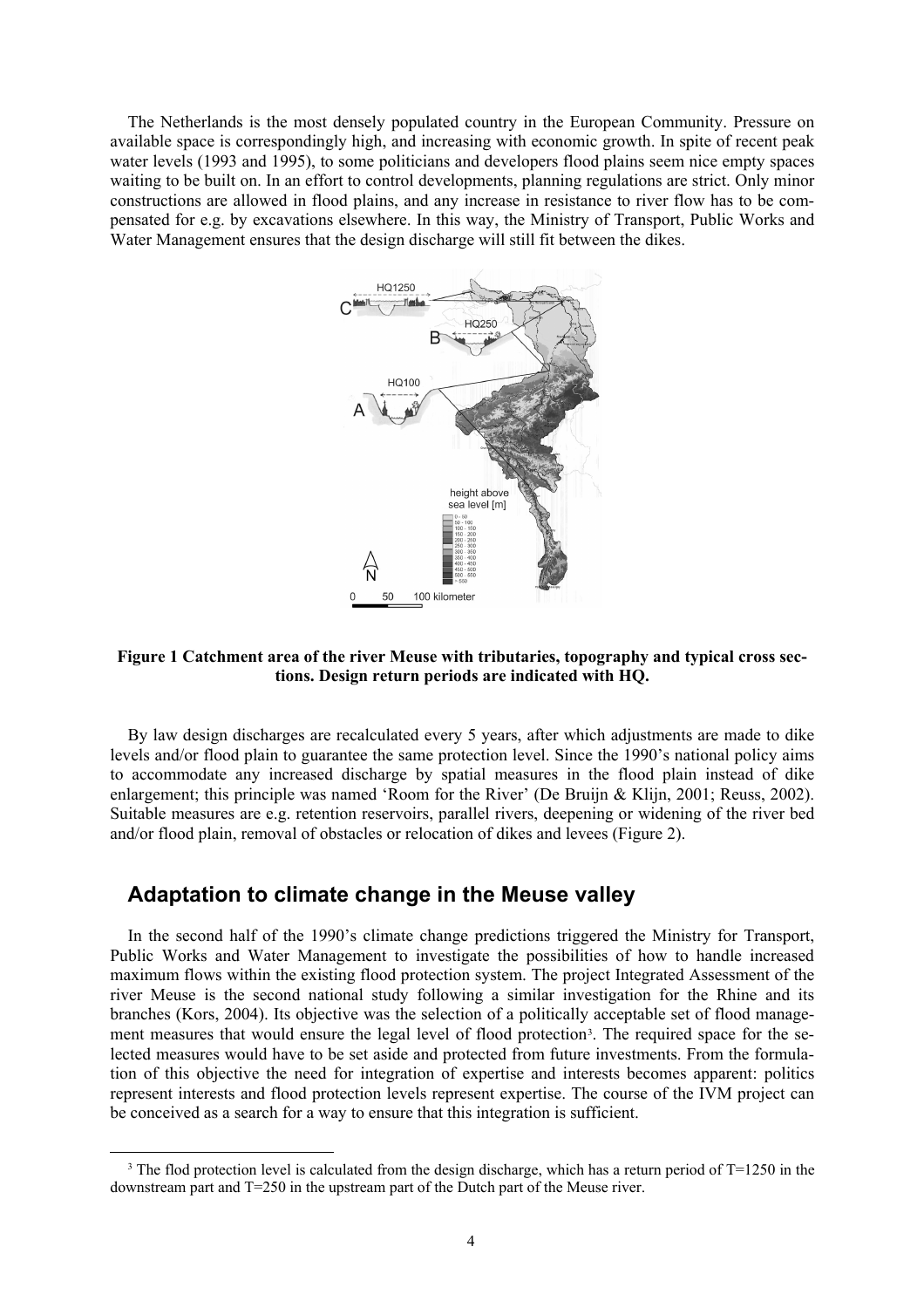

**Figure 2 Sketches of example Room for the River measures along the river**

Ensuring that the relevant actors are involved is one part of this task. Relevant social groups in IVM include national, regional and local politicians, who hold the ultimate decision making power, civil servants working for national, regional and local administrations, who search for a middle way between political wishes and technical possibilities, experts working for ministries and research institutes, who look at the issues mostly from a technical point of view, and employees of environmental and other NGOs who represent their organisation's vision. Following the definition of 'relevant social groups' (Bijker, 1995) the participants in IVM identified who should be included. Since participation of the general public was not considered relevant, public participation as it is commonly understood was not an issue in IVM. The relevant social groups worked together in various settings in IVM: the (political) steering group, the (administrative) project group, the (topical expert) working groups. Through the discussions in the project group and the working groups, civil servants working for local and regional administrations were kept informed of experts' investigations. To some extent they influenced the choices that were made, but mostly they followed the proposals made by the experts.

As a preliminary to the IVM project, the increased design discharges for different return periods were estimated and possible measures to accommodate the increased flows were investigated, respecting the Room for the River principle. A total of 160 individual measures was identified on the 230 km stretch of the Dutch Meuse. (Reuber *et al.*, 2005). A hydraulic model was established and it was calculated that these measures together would more than compensate the expected water level rise. A selection would therefore have to be made. Several selection methods were employed during the course of IVM, each with their own merits and with a different type of integration. The project can therefore also be conceived as a search for a politically acceptable approach to implement the project's title 'integrated assessment'. The flood reduction objective was not included in the assessment but set as external condition for the any set of measures that would be selected.

#### **Multi-criteria analysis**

In the first phase of the project (IVM1) factual studies into the effect of climate change on different interests were prepared. It was implicitly assumed that these would provide sufficient information for the steering group to formulate a solution: in this way expertise and interests were kept almost separate. The project set out to do a multi-criteria analysis (MCA). A 'wish lists' for future development were identified for the main spatial demands in the region (agriculture, housing, industry, recreation, ecology). All individual measures were scored qualitatively for their effect on these functions. It would then have been possible to choose a set of measures that fulfilled the flood protection criterion and scored best on the individual ratings for spatial demands. If necessary, weights could be applied if one aspect was considered more important than another. However, the advisory board felt that this approach did not do justice the need to provide an integrated solution: they felt it was impossible to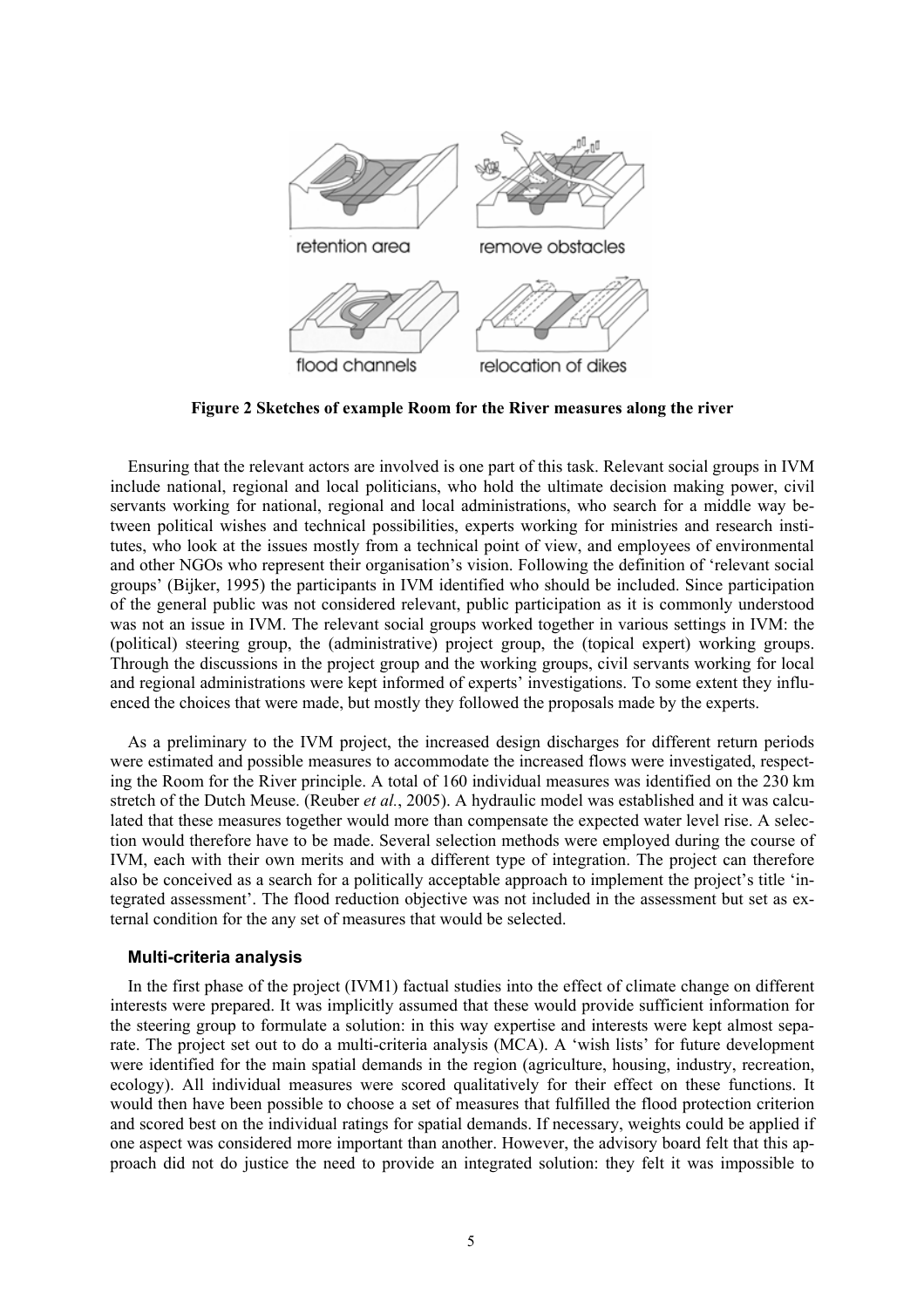<span id="page-5-0"></span>compare the different entities in the MCA. The experts proposed to look at the landscape as unifying concept that could be used to assess whether integration had been achieved.

#### **Landscape quality framework**

In the mean time the concept of landscape quality had become accepted in Dutch policy and scientific circles as an important objective for any spatial plan. Using this concept, the objective of IVM2 was reformulated as follows: to assess in which ways flood management objectives can be achieved in future in the Dutch Meuse valley, while maintaining or enhancing the quality of the landscape. So the landscape experts produced a description of the spatial qualities of the Dutch Meuse valley, identifying eight sections with distinctly different characteristics. [Figure 3](#page-5-0) shows one example of the use of the description of landscape quality during the IVM project: images and texts are used concurrently.



*'The geomorphological underground indicates a 'slow', sustainable development of the untouched rural landscape in the Venloslenk should be aimed for.'* 

#### **Figure 3 Sketch and desired future of the landscape in Meuse section 'Venloslenk'**

In consultation with the project group they then defined three possible strategies for future development:

- − concentration (with two varieties): Meuse as efficient discharge channel, big spatial units;
- mosaic: a patchy collection of special places along the Meuse;
- network (with two varieties): searching for connections in the landscape, e.g. by using the Meuse as a link.

Finally they selected the measures that fitted into these strategies while making sure the target water level was obtained. However, one problem still remained: which of these strategies would be preferable? Scoring them using the multi-criteria approach did not help (Table 1): again, the entities were not comparable. The supervisory board decided that the results should be seen as an exploration of the range of possibilities, and that further work was necessary to be able to choose. Notably it felt that there was a need to include local and regional interests. Hence, in the second phase of the project (IVM2) an intensive round of consultation with regional and local actors was carried out in order to arrive at a politically justifiable choice.

#### **'Green-orange-red' assessment of measures**

In the workshops with regional and local actors, they were asked to 'given their opinion' about all potential flood management measures using a classification in three categories: green = with potential,  $orange = ok$  with provisions,  $red =$  undesirable or impossible. When mapped the results look like Figure 3. The participants were allowed to mention any reason for their assessment: physical obstructions, the existence of a Natura 2000 site, actual land use, hydraulic and cost effectiveness of the measure, etc. The substantive expertise held by local participant proved to be essential for this detailed assess-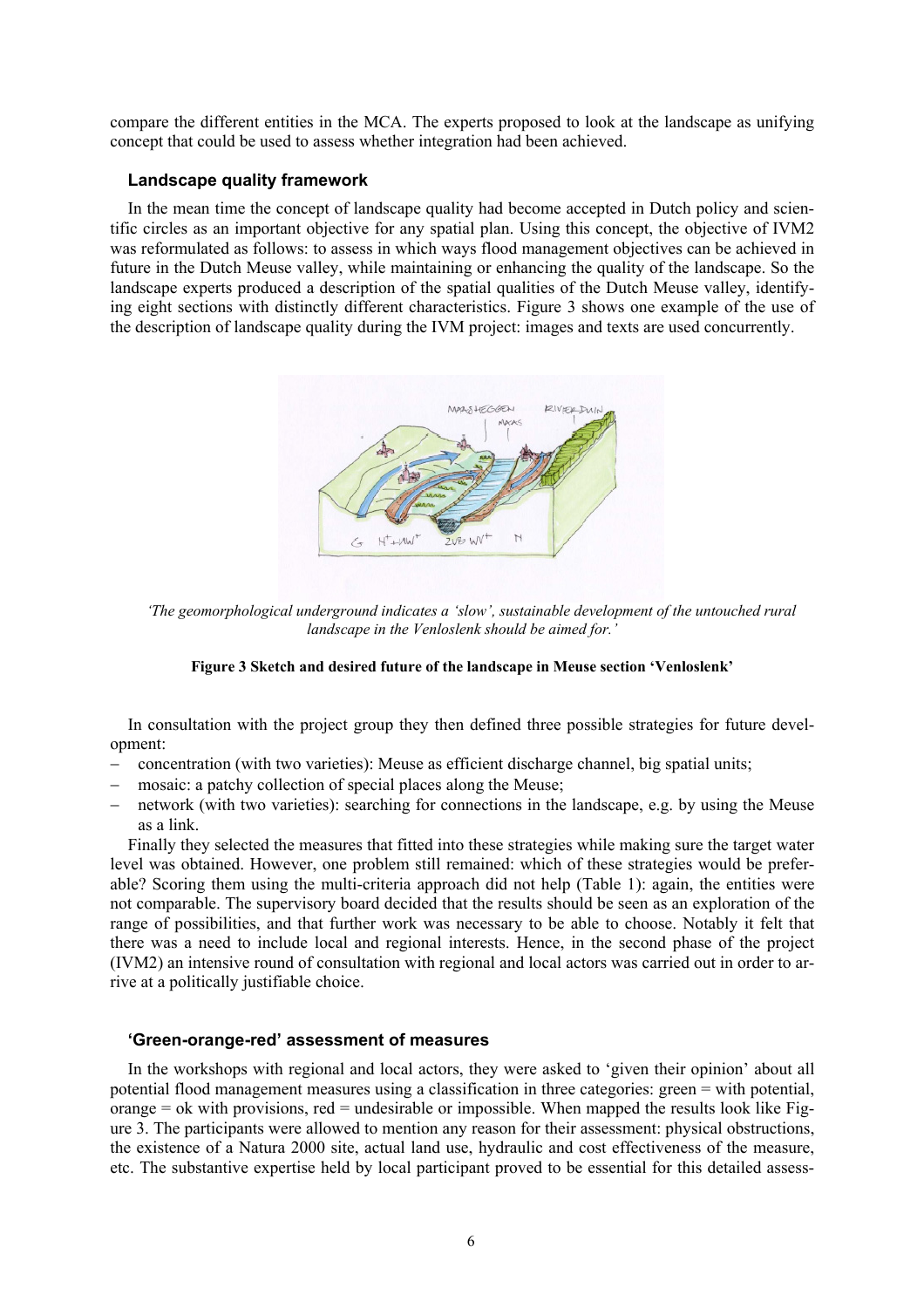ment of flood measures, reducing the available options substantially compared to the potential measures that were identified in IVM1.

| <b>IVM1</b> assessment of flood management strategies |            |               |                            |              |         |                            |
|-------------------------------------------------------|------------|---------------|----------------------------|--------------|---------|----------------------------|
|                                                       |            | strategy      |                            |              |         |                            |
|                                                       |            | concentration |                            | mosaic       | network |                            |
| criterion                                             |            | I             | $\boldsymbol{\mathit{II}}$ |              | I       | $\boldsymbol{\mathit{II}}$ |
| spatial quality                                       | upstream   | $0/-$         | $0/-$                      | $+$          | $+$     | $+$                        |
|                                                       | downstream | $+$           | $^{+}$                     | $\mathbf{0}$ | $+$     | $+$                        |
| robustness                                            |            |               |                            |              | $++$    | $^{+}$                     |
| costs (M $\epsilon$ )                                 |            | $7 - 10$      |                            | $6-9$        | $3 - 7$ |                            |
| landscape                                             |            |               |                            |              | $^{+}$  | $+$                        |
| nature                                                |            | $++$          | $^{+}$                     | $^{+}$       | $+$     | $\mathbf{0}$               |
| agriculture                                           |            |               | --                         | $-/--$       |         |                            |
| recreation                                            |            |               |                            | $+$          | $^{+}$  | $^{+}$                     |

*Table 1* **IVM1 score of three flood management strategies** 

In this classification 'green-orange-red' political wishes and local interests were integrated with substantive expertise because the reasons for the score included political desirability, the existence of development plans, or cherished landscapes. Interestingly, both the project group and the steering group considered this assessment to be 'subjective' and therefore less important than the expert information gathered earlier, even though it was the result of extensive and multiple discussions. The project leadership worked around this problem by classifying the arguments for the assessment in a multicriteria table, making it look more objective and thereby acceptable. Even though the table might look like a multi-criteria analysis, there are two important differences with the classical MCA:

- the type of arguments used depends on the measure;
- the weights assigned (implicitly) to each argument depends on the measure.

It is because of this local tailoring of the arguments used and the relative weights they receive that this procedure is more appropriate in a negotiation setting such as the IVM project than a classical MCA. In this way, interests can be integrated into the result of the assessment, which is essential for ensuring the political acceptability of the results.

#### **The result of IVM**

After the detailed assessment of the measures was carried out in the workshops, it appeared that there were barely enough 'green' and 'orange' possibilities left to fulfil the flood protection criteria. In the downstream part of the river, even a few 'red' retention areas were necessary to accommodate increased discharges. This met with insurmountable objections from regional and local politicians. The project then decided to implement several refinements to the hydraulic model in order to check that inclusion of these 'red' measures was indeed necessary, but to no avail: they had to be selected if the flood protection criterion should be met. Although on the surface it seems that the integrated assessment 'green-orange-red' was almost irrelevant for the final result, the fact that this assessment had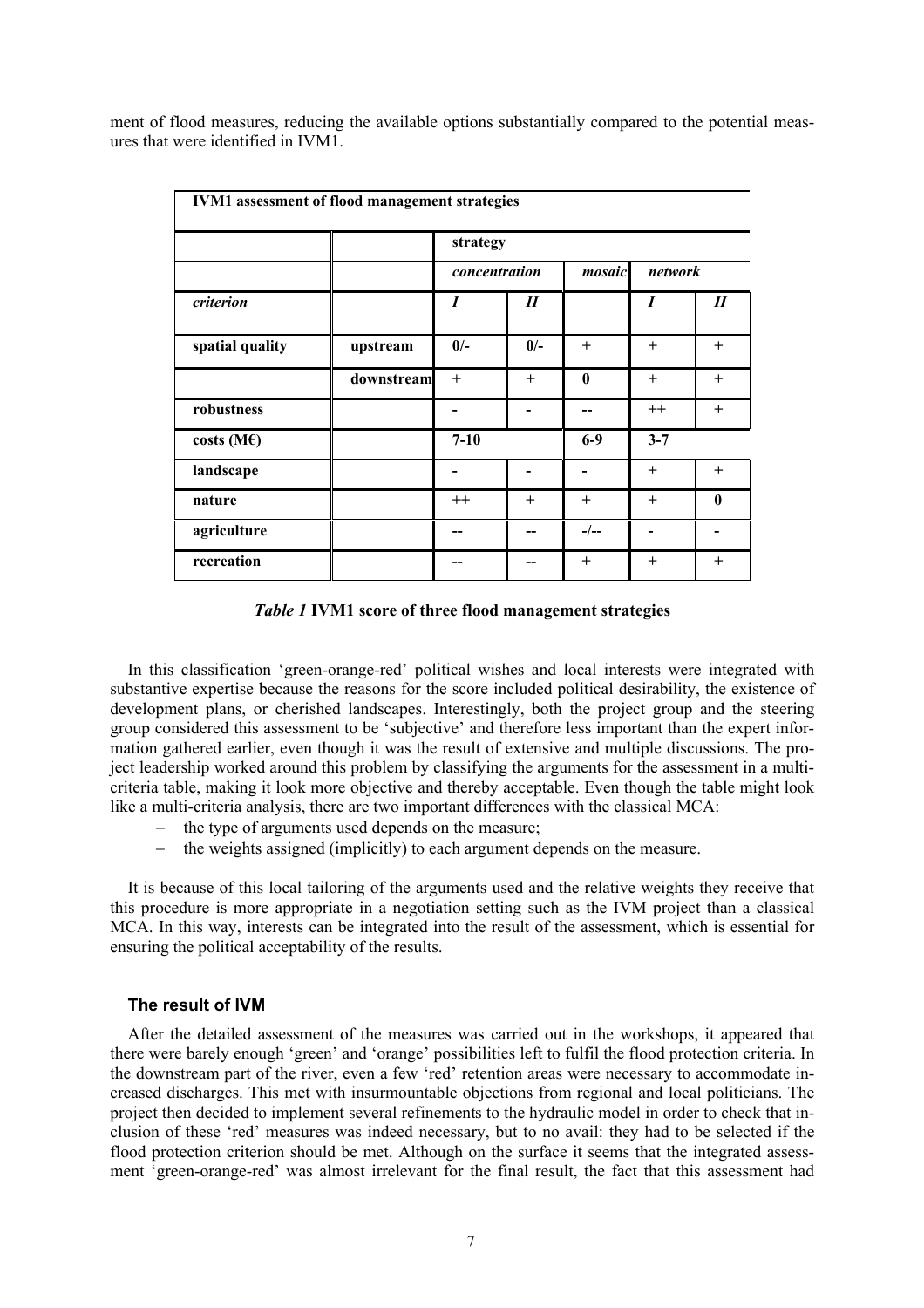been done and results had been taken into account was important for the political justification in the final advice.



**Figure 4 Map of classified potential measures** 

When this final advise had to be formulated the contradictions between the regional/local level objectives and the national objectives became too obvious to ignore. Politicians at the regional/local level have to take account of many interests. For them, flood management is only one amongst many, with a diminishing importance when flooding disappears from public memory (Wesselink *et al.*, 2007). The Ministry of Transport, Public Works and Water Management in this project has only a single-purpose objective: to apply the flood protection law and the Room for the River policy. In this project a compromise between these two groups was found in the formulation of the following conclusion: the results of the investigations are noted by all parties but no action is undertaken (i.e. the reservation of land for flood management) until proof of increasing discharges is available.

My exploration of other recent projects where multiple interests had to be integrated in order to make a spatial plan have shown that this tension between the national instigator and the regional actors is common and often results in a stalemate. While in the case of IVM no solution was found amongst the regional actors, in many projects a regional compromise was achieved by 'embracing complexity', only to be rejected on the national level because the result incorporated more that the original question. The following analysis of IVM explains why the simultaneous integration of expertise and interests is important when a politically acceptable result is desired. It also shows how embracing complexity relates to the integration of expertise and interests.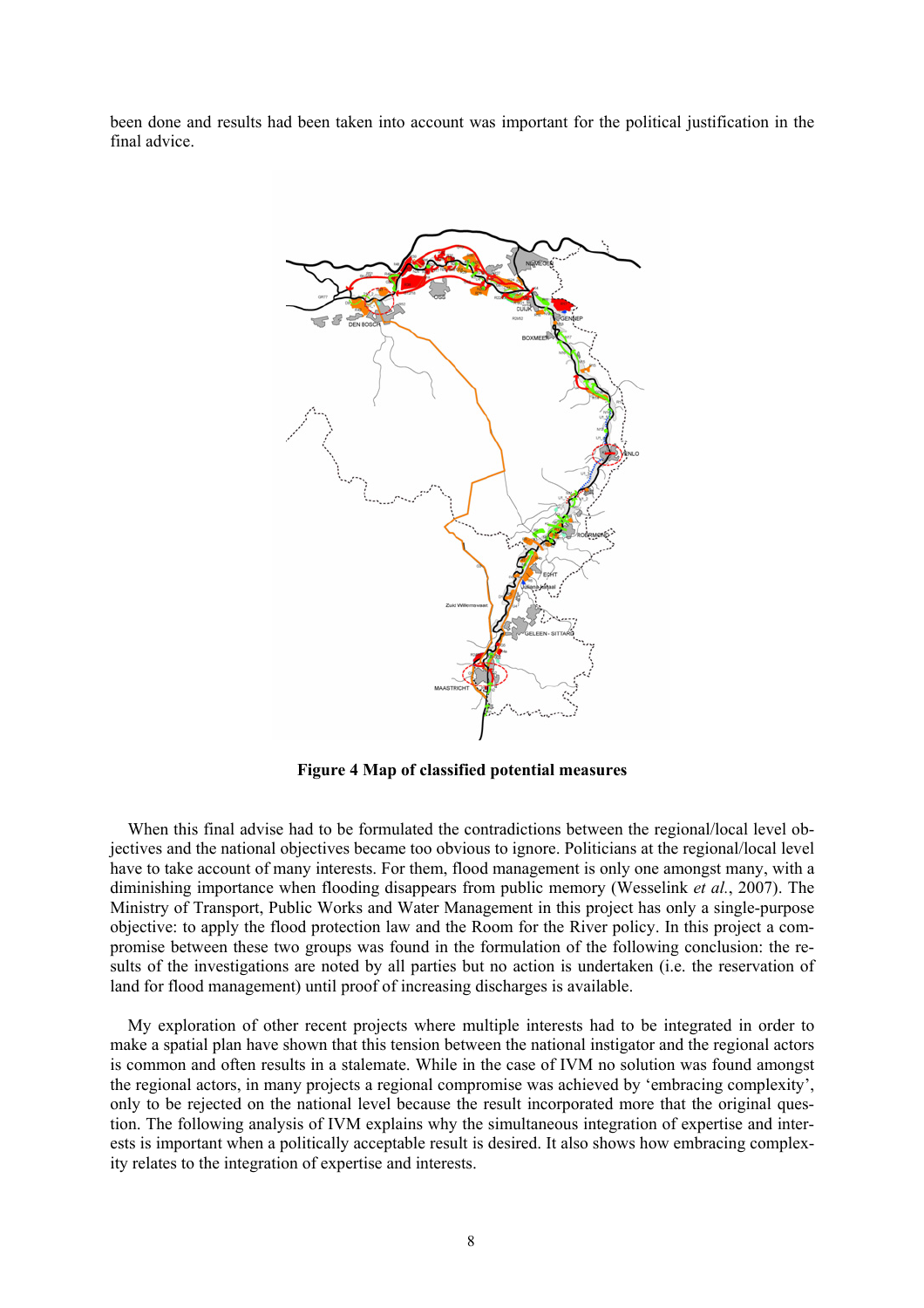### **Interweaving expertise and interests**

From the description of the integration of expertise and interests in IVM2 it is clear that these are always present concurrently in the process. However, one or the other usually dominates in one particular activity. It is important to note that the presence of both aspects at the same time in an activity does not yet imply that expertise and interests are integrated in the concrete result of that activity. This means that the process and the result of integration have to be analysed separately to understand the character of a truly integrated assessment. In order to be able to describe both, I am now introducing the following definitions.

*Integration of expertise and interests in the process can be partial or full: partial when either inter*ests or expertise are integrated predominantly separately, full when they are both integrated at the same time. Examples in IVM of these are:

- partial integration of expertise in the process: the IVM1 multi-criteria table of effects, the IVM1 framework for landscape quality assessment;
- partial integration of interests in the process: the predominance of political reasoning when the IVM2 conclusions are written;
- − full integration of expertise and interests in the process: the classification of measures using greenorange-red in the IVM2 workshops.

*Concrete results of an process can be either integrated or not integrated.* The distinction between integrated and not integrated results depends on the relationship between the original input and the result. If the contributing information is still recognisable in the end result, as is the case in the IVM1 multi-criteria assessment table, the result is an aggregation and not an integration. If, on the contrary, the result is 'original, new, on a different level and enriching' (Hoppe, 1983), if it comprises 'a synergy of the contributing parts that are not visible any more' (Angyal, 1939) it is an integrated whole. Its characteristics result form the interactions between the parts, and are emergent from the contributing input (Ablowitz, 1939). The emergence of new characteristics is of course a phenomenon notes also for complex systems (Holland, 1998).

Interestingly and importantly, the IVM proceedings show that full integration of expertise and interests in the process leading to a result is not necessary for an integrated result. The IVM1 framework for assessing landscape quality was formulated by experts, thereby excluding the interests of other relevant social groups. However, the result is still integrated because the contributing input is not visible in the end formulation: this indicates that partial integration of expertise can also lead to integrated results. To understand how this can occur, I return to the basic dualism between facts and values introduced at the beginning of this text. I assert that integrated results are distinguished from non-integrated results by the fact that they were created by integrating facts and values. Integration of facts and values can therefore be achieved through a process of full integration of expertise and interests, it can also be done in a process where experts use their ethical and/or esthetical judgement, as in the construction of the landscape quality framework.

**Error! Reference source not found.** summarises this conceptual understanding of integration in process and results. An analysis of the partial integration of interests is omitted here as this will be the subject of another paper. Although such a table gives the impression that distinctions between categories are clear-cut, in reality this is not the case. However, this classification can help in concrete cases to further the understanding of complex problems. If project leaders are able to interpret the situation they face with the use of the table, they may be able to make appropriate decisions on the next step to take: whether to ask experts for facts, to leave politicians to decide, or to aim for the integration of both. The example of IVM has shown clearly that it is not always necessary to aim for complete integration; conversely complete integration is sometime necessary where experts would think they should only provide the facts (see the previous discussion in this paper 'Integrated assessment: theory and practice').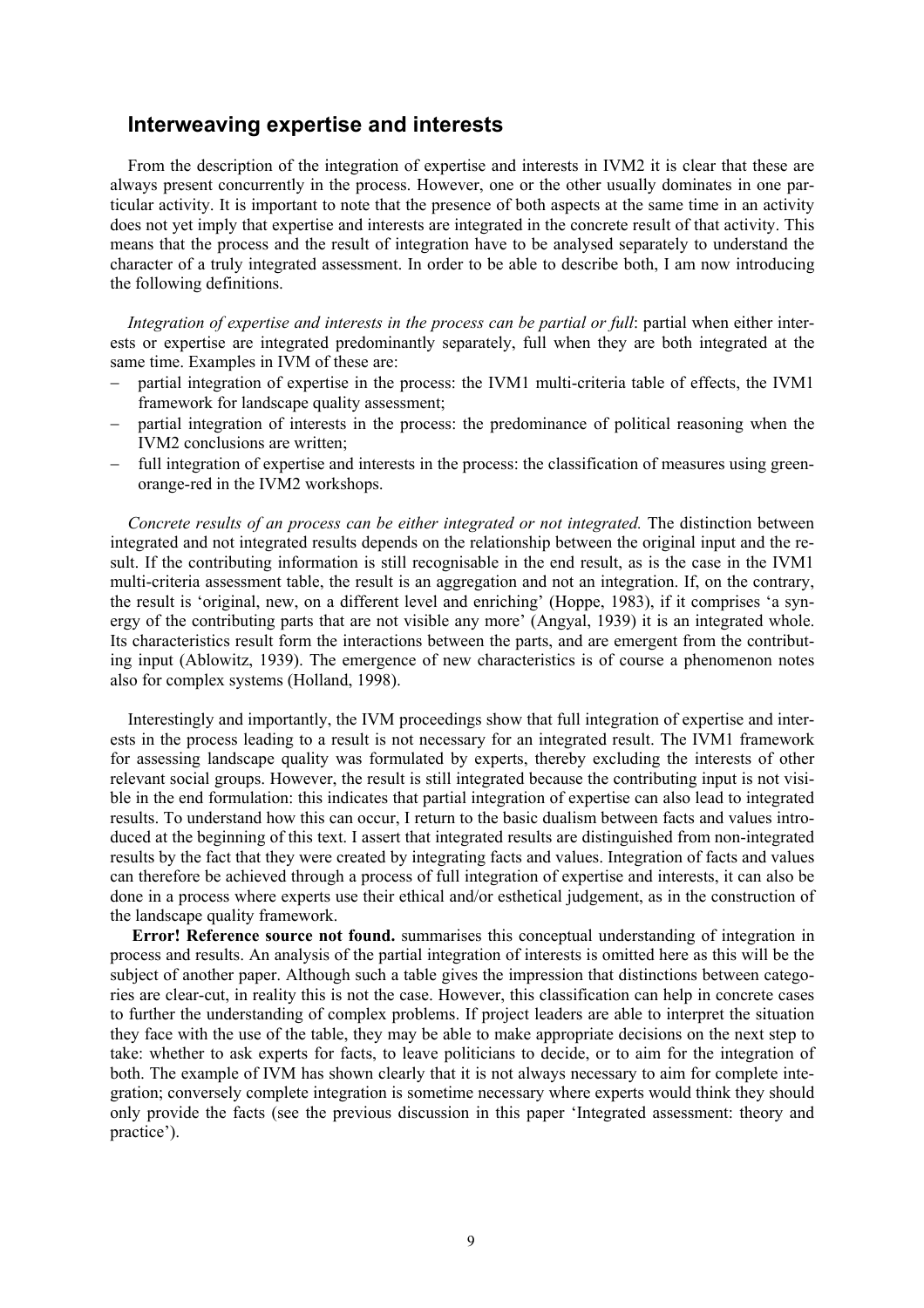|         |                                       | not integrated         | integrated                                                                |
|---------|---------------------------------------|------------------------|---------------------------------------------------------------------------|
| process | partial integra-<br>tion of expertise | calculation            | experts interpret & combine<br>disciplines using ethics and<br>aesthetics |
|         | full integration                      | policy on single issue | negotiated solution on multi-<br>issue problem                            |

*<u>result</u>* 

**Table 2 General classification of integration: process and results** 

This understanding of integration as interweaving of facts and values was corroborated by the way practitioners from other projects described successful integrated projects[4](#page-9-0). They also believed that integration can only be achieved in concrete results. Put differently: the test of successful integration is the implementation of the negotiated results. In water management these results are often spatial, because decisions on the use of limited space need to integrate both interests and expertise. Unexpected results emerge where creativity leads to innovative solutions shared with enthusiasm by project participants. The practitioners also indicated that integration is a way to deal with complexity. From their combined experience the participants concluded that in many settings complexity had to be embraced by enlarging the project scope in order to achieve any results at all. A unilateral focus on water management goals is untenable if parties need to find a shared agreement: objectives need to be 'stretched' to include other actors' ambitions. However, if a simple solution could be found it was inefficient to try to find an integrated solution. Here, too, integration is not a goal that should be pursued irrespectively.

According to these water professionals, the type of problem determines whether a project merits an integrated approach. I think that the literature on 'wicked problems' can provide guidance here, particularly since this literature explicitly links wickedness with the complexity that was identified as the reason to aim for integration (Rittel & Webber, 1973; Funtowicz & Ravetz, 1993). Wicked problems are problems where uncertainty about facts is important and consensus on desirable solutions is lacking. Where one or both are the case an integrated approach would be appropriate because facts and values will then have to be integrated in order to reach acceptable results.

## **Conclusion**

From the analysis of the IVM project and discussions about similar projects it appears that the separation of expertise and interests advocated by a classical decision making procedure is not productive (e.g. Miser & Quade, 1985; Majone, 1989). This is by no means a new conclusion, although in the first phases of IVM it was the implicit model used for the set-up of the project. Edelenbos *et al.* (2000) already concluded that 'the breach between contents and process has to be mended'. In my analysis I have explored how this mending can happen. While expertise (or: contents) and interests (or: process) can always be distinguished as separate entities during a decision making process, I have shown that it is possible and often advantageous to achieve concrete results where they are truly integrated. Fundamentally, this means that facts and values are integrated, leading to emergent results that are 'original, new, on a different level and enriching' (Hoppe, 1983).

<span id="page-9-0"></span> <sup>4</sup> It is important to note that the discussions between practitioners on which these conclusions are based were not prompted by a presupposed conceptual framework: they came up with the analyses described here of their own accord.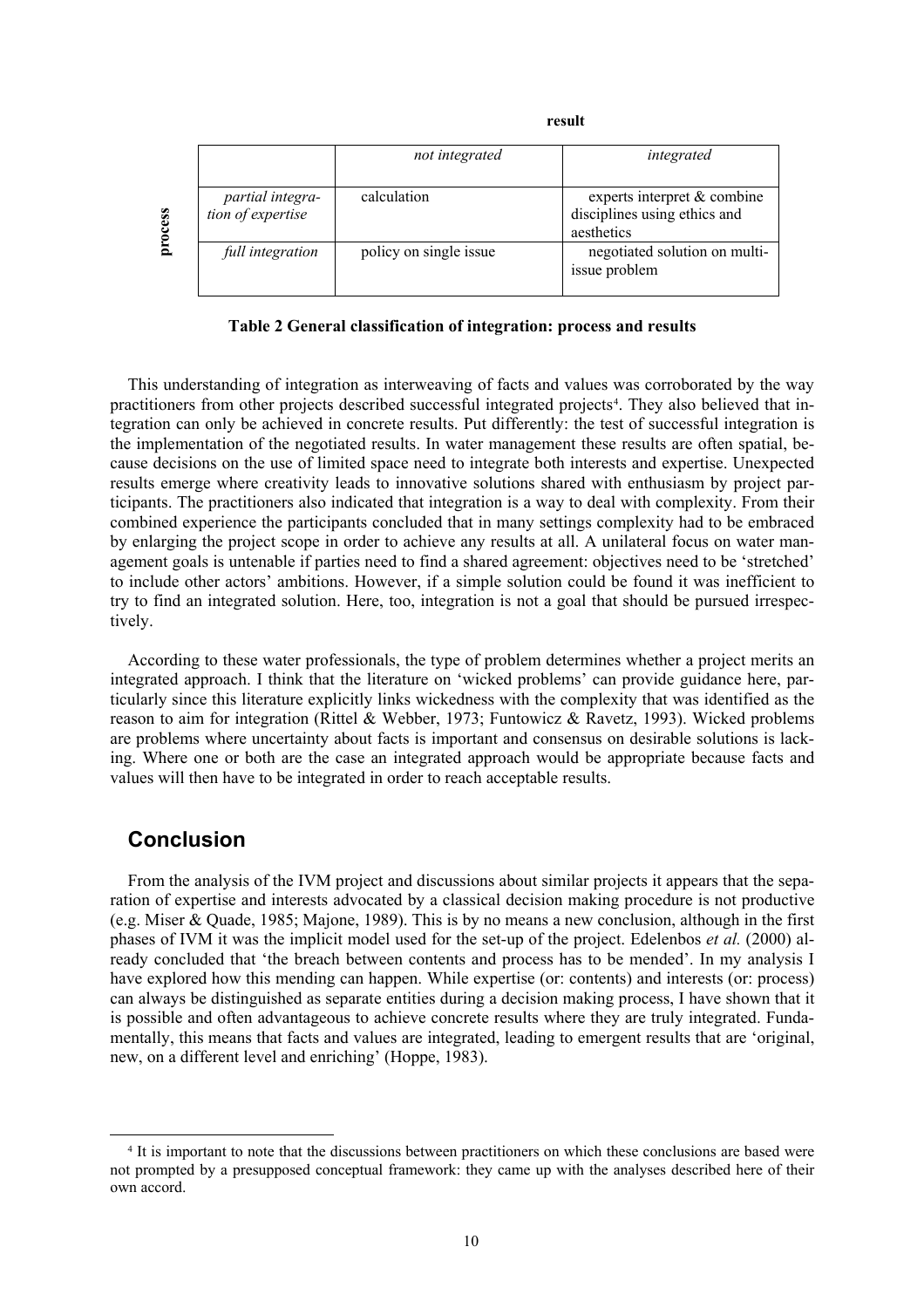With this analysis, I indicate the importance of attention to detail and concrete results. I thereby question the applicability of integrated assessment models – even when information or preferences provided by relevant social groups are included: integrated results are location and time dependent.

#### **Implications for practice**

If an integrated result is to be achieved the intelligent choice of the project objective is a good start. Because of the negotiations involved in achieving integration, the objective should allow for flexibility and enthuse a variety of relevant social groups. Therefore it should ideally:

- − be a societal objective, as opposed to a single issue;
- − enable the search for an integrated result or an emergent synthesis;
- be a boundary object.

A boundary object is by its definition suitable for the integration of expertise and interests, for it is 'an analytic concept of those scientific objects which both inhabit several intersecting social worlds [..] and satisfy the informational requirements of each of them. [..] They are weakly structured in common use, and become strongly structured in individual-site use. [..] They have different meanings in different social worlds but their structure is common enough to more than one world to make them recognizable, a means of translation' (Star & Griesemer, 1989). Negotiation is the way in which this translation takes place in the setting of decision making project such as IVM.

Landscape quality qualifies on all three accounts, which makes it a very suitable objective for integrated water management projects where (multiple) use of space has to be re-negotiated. Other examples of such objectives which are societal, boundary objects and allow synthesis are sustainability, safety, social justice, or resilience. Turnhout *et al.* (2007) have shown that even a seemingly nonintegrated concept like ecological indicators often plays a role as boundary object in practical settings where the implementation of ecological goals has to be negotiated with the relevant social groups. Flexibility therefore seems to be the key to a successful integration of expertise and interests.

### **References**

Ablowitz, R. (1939) The theory of emergence. In: Philosophy of Science 6 (1): 1-16

Angyal, A. (1939) The structure of wholes. In: Philosophy of Science 6 (1): 25-37

Bijker, W.E. (1990) The social construction of technology. PhD dissertation, University of Twente, The Netherlands.

Bijker, W.E. (1993) Dutch, dikes and democracy: an argument against democratic authoritarian, and neutral technologies. Technical Univ. of Denmark, Lyngby, Denmark

Bijker, W.E. (1995) Of Bicycles, Bakelites and Bulbs. Toward a theory of sociotechnical change. MIT press, Cambridge (Mass.)

Bijker, W.E. (2002). The Oosterschelde Storm Surge Barrier. A Test Case for Dutch Water Technology, Management and Politics. In: Technology & Culture 43 (3): 569-584

Brouwer, R., S. Georgiou and R.K. Turner (2003) Integrated assessment and sustainable water and woodland management: a review of concepts and methods. In: Integrated Assessment 4(3): 172-184

Brugnach, M. and C. Pahl-Wostl (in prep.) Complexity and uncertainty and a new role for models.

Bruijn, K.M. de & F. Klijn (2001) Resilient flood risk management strategies. Proc. XXIX IAHR Congress, Beijing 2001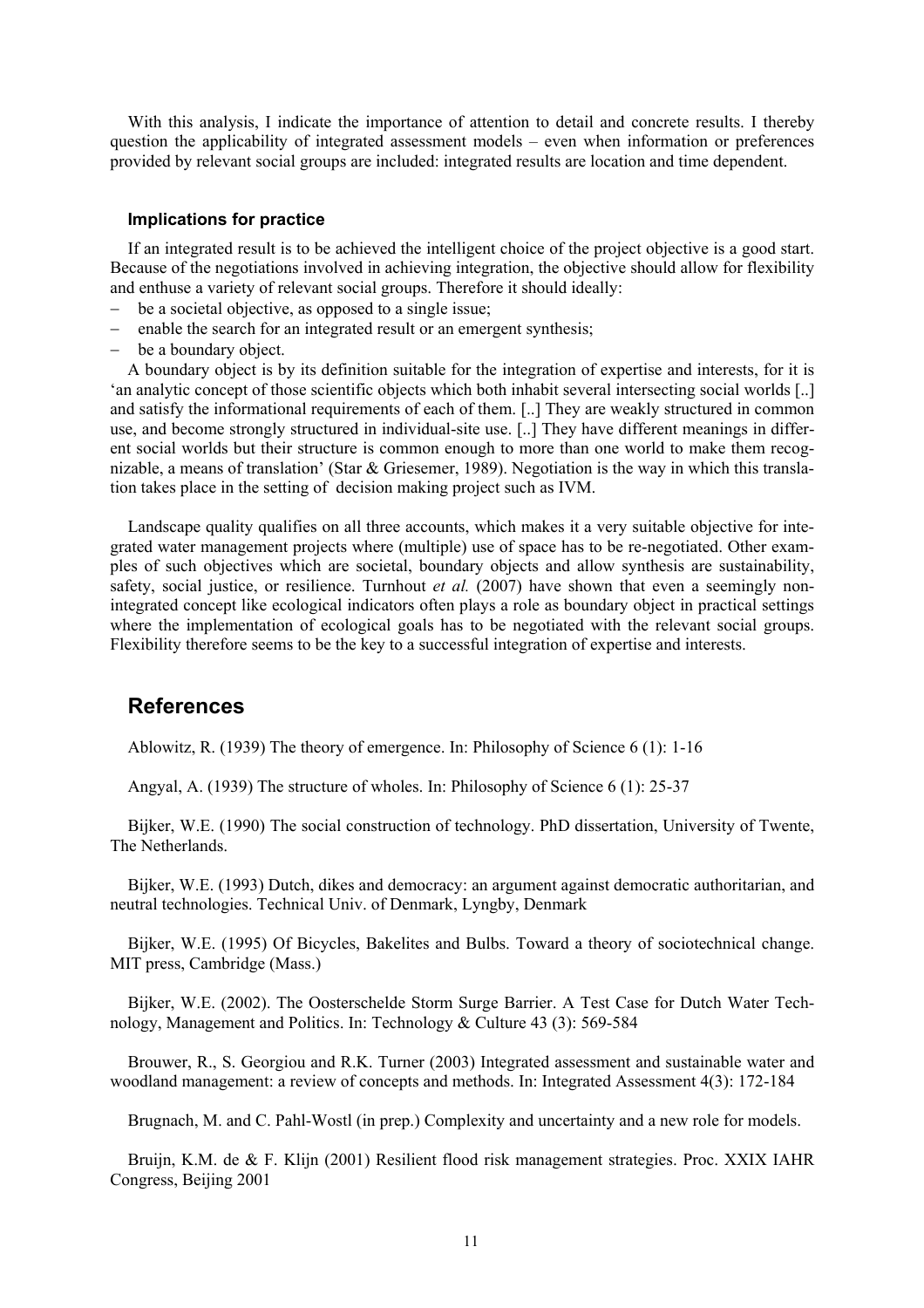Dewulf, A., M. Craps, R. Bouwen, T. Taillieu, and C. Pahl-Wostl (2005) Integrated management of natural resources: dealing with ambiguous issues, multiple actors and diverging frames. In: Water, Science and Technology 52: 15-124

Edelenbos, J., R.A.H. Monnikhof & O.A. van de Riet (2000) Hechten met een dubbele helix: een voorstel voor het helen van de breuk tussen inhoud en proces in beleidsvorming. Beleidwetenschap 4: 3-28

Holland, J.H. (1998) Emergence: From Chaos to Order. Oxford University Press, Oxford, UK

Hoppe, R. (1983) Economische zaken schrijft een nota. Een onderzoek naar beleidsontwikkeling en besluitvorming bij non-incrementeel beleid. Proefschrift Vrije Universiteit, Amsterdam, The Netherlands

Jasanoff, S., G.E. Markle, J.C. Petersen, T. Pinch (1995) Handbook of science and technology studies. Sage, Thousand Oaks, USA

Kors, A. (2004) The DSS 'planning kit' and its application in the Spankracht study. Lowland Technology International 6 (2)

Latour, B. & S. Woolgar (1987) Science in action: how to follow scientists and engineers through society. Cambridge (MA), USA

Majone, G. (1989) Evidence, Argument and Persuasion in the Policy Process. Yale University Press, New Haven and London.

Miser, H.J and E.S. Quade (eds.) (1985) Handbook of Systems Analysispart 1: Overview of Uses, Procedures , Applications and Practice. North Holland, Amsterdam, The Netherlands

Musters, K., P. Schot, J. de Smidt, C. Stegewerns (eds.) (2005). Special issue Ruimtelijke kwaliteit als sturende kracht (Landscape quality as driving force) Landschap 22(1)

Parker, P., R. Letcher, A. Jakeman, M.B. Beck, G. Harris, R.M. Argent, M. Hare, C. Pahl-Wostl, A. Voinov, M. Janssen, P. Sullivan, M. Scoccimarro, A. Friend, M. Sonnenshein, D. Barker, L. Matejicek, D. Odulaja, P. Deadman, K. Lim, G. Larocque, P. Tarikhi, C. Fletcher, A. Put, T. Maxwell, A. Charles, H. Breeze, N. Nakatani, S. Mudgal, W. Naito, O. Osidele, I. Eriksson, U. Kautsky, E. Kautsky, B. Naeslund, L. Kumblad, R. Park, S. Maltagliati, P. Girardin, A. Rizzoli, D. Mauriello, R. Hoch, D. Pelletier, J. Reilly, R. Olafsdottir, S. Bin (2002) Progress in integrated assessment and modelling. In: Environmental Modelling & Software 17: 209-217

Reuber, J., R. Schielen, H.J. Barneveld (2005) Preparing a river for the future - The River Meuse in the year 2050. Proceedings of the 3<sup>rd</sup> International Symposium on Flood Defence. 25-27 May 2005, Nijmegen, The Netherlands

Reuss, M. (2002) Learning from the Dutch: Technology, Management, and Water Resources Development. Technology and Culture 43 (3): 465- 472

Rotmans, J., van Asselt, M. B. A., de Bruin, A. J., den Elzen, M. G. J., de Greef, J., Hilderink, H., Hoekstra, A. Y., Janssen, M. A., Koster, H. W., Martens, W. J. M., Niessen, L. W., and de Vries, H. J. M.(1994) Global Change and Sustainable Development: A Modelling Perspective for the Next Decade, National Institute of Public Health and the Environment (RIVM), Bilthoven, The Netherlands

Scrase, J.I and W.R. Sheate (2002) Integration and integrated approaches to assessment: what do they mean for the environment? In: J. Env. Pol. & Planning 4: 275-294